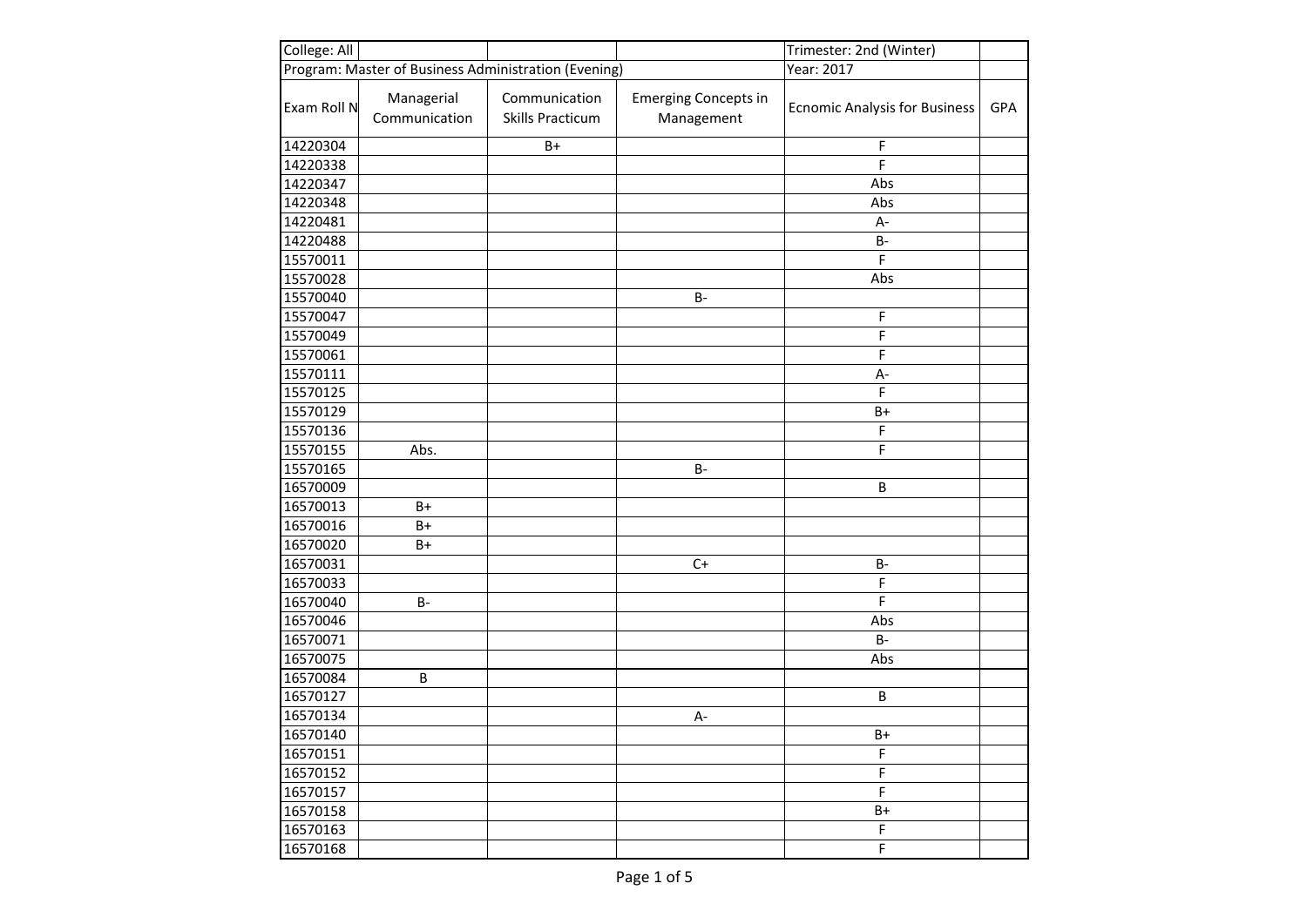| 16570173 |           |   |          | F              |  |
|----------|-----------|---|----------|----------------|--|
| 16570174 |           |   |          | F              |  |
| 16570176 |           |   |          | Abs            |  |
| 16570177 |           |   |          | $B -$          |  |
| 16570180 |           |   |          | F              |  |
| 16570188 |           |   |          | F              |  |
| 16570189 |           |   |          | $\mathsf F$    |  |
| 17570001 |           |   |          | Abs            |  |
| 17570008 |           |   |          | Abs            |  |
| 17570009 |           |   |          | F              |  |
| 17570010 |           |   |          | $\mathsf F$    |  |
| 17570011 |           |   |          | $\sf B$        |  |
| 17570012 |           |   |          | $\overline{B}$ |  |
| 17570015 |           |   |          | Abs            |  |
| 17570021 |           |   |          | Abs            |  |
| 17570033 |           |   |          | Abs            |  |
| 17570037 | Abs.      |   |          |                |  |
| 17570038 |           |   |          | Abs            |  |
| 17570040 |           |   |          | F              |  |
| 17570045 |           |   |          | Abs            |  |
| 17570047 |           |   |          | Abs            |  |
| 17570055 |           |   |          | Abs            |  |
| 17570057 |           |   |          | F              |  |
| 17570058 |           |   | $C+$     |                |  |
| 17570058 |           |   |          | Abs            |  |
| 17570059 |           |   |          | Abs            |  |
| 17570069 |           |   |          | F              |  |
| 17570071 |           |   |          | F              |  |
| 17570072 |           |   |          | F              |  |
| 17570079 |           |   |          | $\sf B$        |  |
| 17570082 |           |   |          | F              |  |
| 17570087 |           |   |          | F              |  |
| 17570089 |           |   |          | F              |  |
| 17570090 |           |   |          | F              |  |
| 17570093 |           | F | F        | Abs            |  |
| 17570094 |           |   |          | F              |  |
| 17570095 |           |   |          | F              |  |
| 17570096 |           |   | $B+$     | B              |  |
| 17570097 |           |   |          | $\mathsf F$    |  |
| 17570098 |           |   | $B+$     | Abs            |  |
| 17570099 |           |   | $B+$     | B              |  |
| 17570100 | <b>B-</b> |   | $\sf{B}$ | Abs            |  |
| 17570101 | $B+$      |   |          | Abs            |  |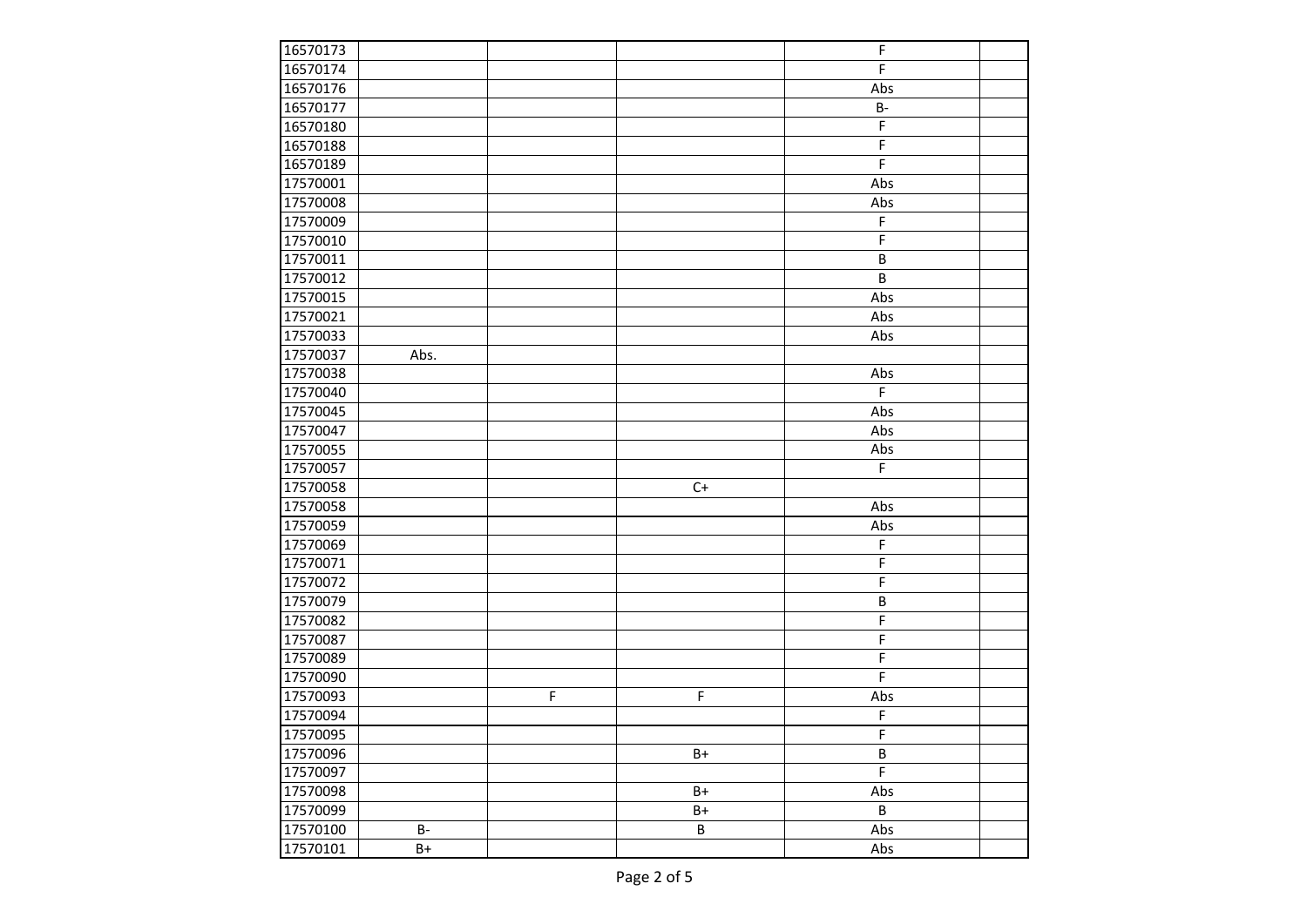| 17570102 |            |             |            | F              |                          |
|----------|------------|-------------|------------|----------------|--------------------------|
| 17570103 |            |             | B          | F              |                          |
| 17570104 |            |             | $B+$       | F              |                          |
| 17570105 | <b>B-</b>  |             | $B+$       |                |                          |
| 17570106 |            |             |            | F              |                          |
| 17570111 | $B+$       | Α           | A-         | Abs            | $\overline{\phantom{a}}$ |
| 17570112 | $B+$       | A           | $B+$       | F              | $\overline{\phantom{a}}$ |
| 17570113 | $B+$       | A           | $B+$       | F              | $\overline{\phantom{a}}$ |
| 17570114 | <b>NQ</b>  | Incomplete  | <b>NQ</b>  | Abs            | $\overline{\phantom{a}}$ |
| 17570115 | A-         | A           | $A -$      | F              | $\overline{\phantom{a}}$ |
| 17570116 | <b>CNR</b> | <b>CNR</b>  | <b>CNR</b> | CNR            | $\overline{\phantom{a}}$ |
| 17570117 | B+         | A-          | Α          | Abs            | $\overline{\phantom{a}}$ |
| 17570118 | $B+$       | A-          | A          | $\mathsf F$    |                          |
| 17570119 | $B+$       | A           | A-         | A              | 3.75                     |
| 17570120 | А-         | A           | A          | Abs            |                          |
| 17570121 | $B+$       | A-          | A-         | $\mathsf F$    | $\overline{\phantom{a}}$ |
| 17570122 | NQ         | A           | <b>NQ</b>  | Abs            | $\overline{\phantom{a}}$ |
| 17570123 | $B+$       | A           | A-         | F              |                          |
| 17570124 | $B+$       | A-          | $B+$       | B              | 3.24                     |
| 17570125 | A          | $A -$       | A-         | $B+$           | 3.63                     |
| 17570126 | A-         | $\sf A$     | A-         | F              |                          |
| 17570127 | $A-$       | $\sf A$     | A          | $\sf B$        | 3.55                     |
| 17570128 | A-         | A-          | Α          | F              | $\overline{\phantom{a}}$ |
| 17570129 | $B+$       | A-          | $B+$       | F              | -                        |
| 17570130 | A          | A           | A-         | F              | $\overline{\phantom{0}}$ |
| 17570131 | A-         | A           | A          | Abs            | $\overline{\phantom{a}}$ |
| 17570132 | A-         | A           | A-         | Abs            | $\overline{\phantom{a}}$ |
| 17570133 | A          | A-          | A          | Abs            | $\overline{\phantom{a}}$ |
| 17570134 | A          | Α           | A-         | F              | $\overline{\phantom{a}}$ |
| 17570135 | A          | Α           | A          | F              | $\overline{\phantom{a}}$ |
| 17570136 | B+         | A           | A-         | Abs            | $\overline{\phantom{a}}$ |
| 17570137 | $A -$      | Α           | A-         | F              | $\overline{\phantom{a}}$ |
| 17570138 | B+         | A           | A-         | F              |                          |
| 17570139 | A          | $\sf A$     | A          | A              | 4.00                     |
| 17570140 | A          | A-          | A-         | Abs            |                          |
| 17570141 | <b>B-</b>  | <b>B-</b>   | B+         | F              | $\overline{\phantom{a}}$ |
| 17570142 | $B+$       | $\mathsf A$ | $A-$       | $\mathsf F$    |                          |
| 17570143 | А-         | A-          | B          | Α              | 3.64                     |
| 17570144 | B          | B+          | B+         | F              |                          |
| 17570145 | B          | B+          | $C+$       | Α              | 3.24                     |
| 17570146 | A-         | Α           | Α          | F              |                          |
| 17570147 | A-         | А-          | B+         | <b>B-</b>      | 3.23                     |
| 17570148 | <b>B-</b>  | А-          | <b>B-</b>  | $\overline{F}$ | $\overline{\phantom{a}}$ |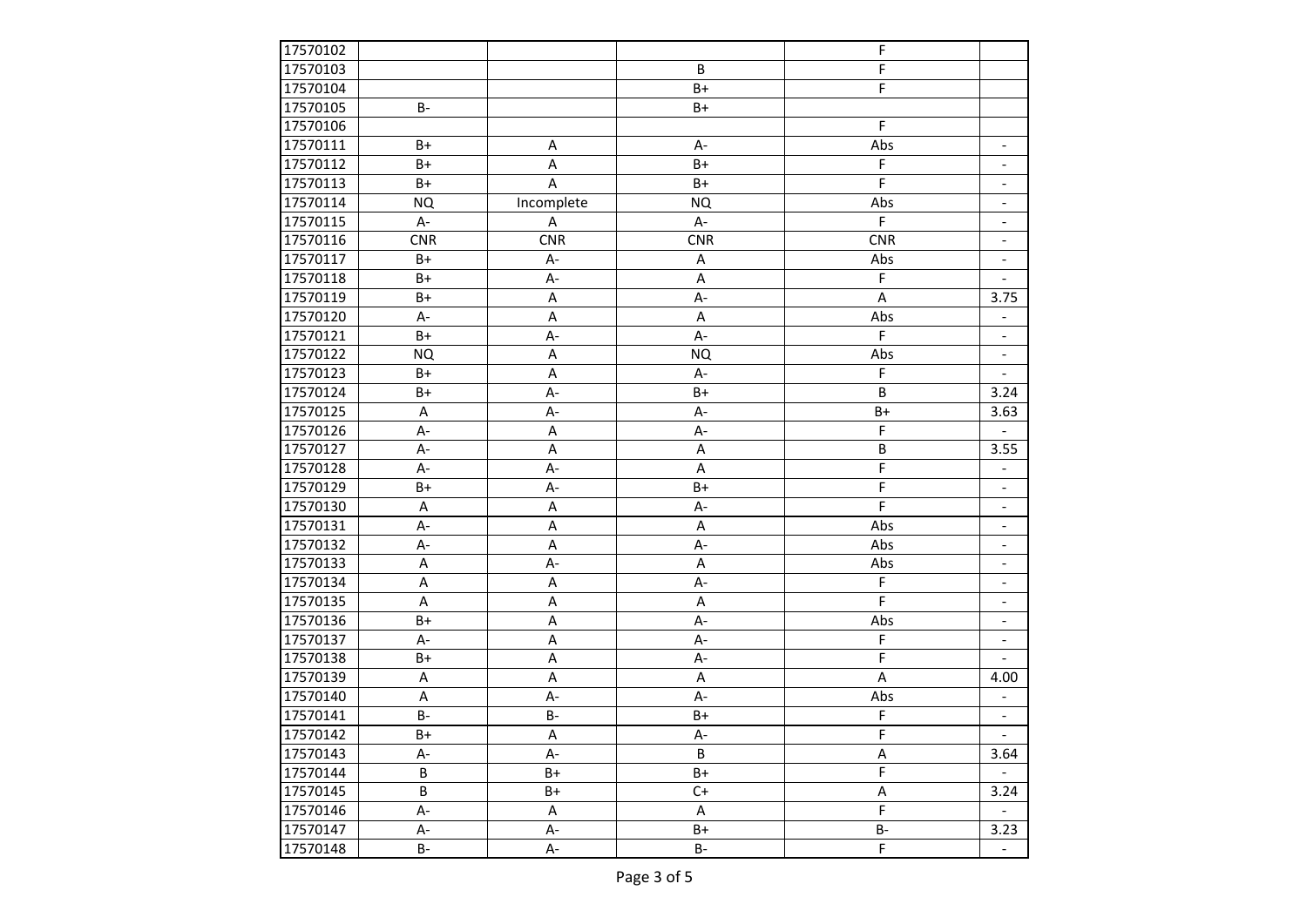| 17570149 | B+          | B         | Α         | F           | $\overline{\phantom{a}}$ |
|----------|-------------|-----------|-----------|-------------|--------------------------|
| 17570150 | Α           | A-        | $B+$      | B           | 3.41                     |
| 17570151 | A           | A-        | A         | F           |                          |
| 17570152 | A-          | A-        | A         | $B+$        | 3.63                     |
| 17570153 | $\mathsf C$ | $B -$     | A-        | F           |                          |
| 17570154 | A           | A-        | A         | $B+$        | 3.70                     |
| 17570155 | $C+$        | <b>B-</b> | B         | F           |                          |
| 17570156 | $B+$        | $B+$      | $B+$      | F           | $\overline{\phantom{a}}$ |
| 17570157 | $C+$        | B+        | B+        | F           |                          |
| 17570158 | А-          | A-        | A-        | A-          | 3.70                     |
| 17570159 | A-          | A-        | A         | A           | 3.89                     |
| 17570160 | B+          | A-        | A-        | A-          | 3.60                     |
| 17570161 | A-          | A-        | A-        | F           |                          |
| 17570163 | $B+$        | A-        | $B -$     | $B+$        | 3.20                     |
| 17570164 | B+          | $\sf B$   | A-        | F           |                          |
| 17570165 | A-          | A-        | $B+$      | F           | $\overline{\phantom{a}}$ |
| 17570166 | B           | $A -$     | $B+$      | F           | $\overline{\phantom{a}}$ |
| 17570167 | $\sf B$     | A-        | $B+$      | F           | $\overline{\phantom{a}}$ |
| 17570168 | B           | A-        | $C+$      | F           |                          |
| 17570169 | $B+$        | A-        | Α         | B           | 3.41                     |
| 17570170 | A-          | A-        | Α         | Α           | 3.89                     |
| 17570171 | $B+$        | $B+$      | Α         | $B+$        | 3.48                     |
| 17570172 | <b>B-</b>   | Α         | $B+$      | F           | $\overline{\phantom{a}}$ |
| 17570173 | B           | $B+$      | $C+$      | F           | $\overline{\phantom{a}}$ |
| 17570174 | A-          | A-        | Α         | Α           | 3.89                     |
| 17570175 | A-          | A-        | A         | <b>B-</b>   | 3.40                     |
| 17570176 | B+          | A-        | B         | $B+$        | 3.28                     |
| 17570177 | B+          | $B+$      | A-        | F           | $\overline{\phantom{a}}$ |
| 17570178 | B           | A-        | <b>B-</b> | F           | $\overline{\phantom{a}}$ |
| 17570179 | B           | A-        | $C+$      | F           | $\overline{\phantom{a}}$ |
| 17570180 | $C+$        | <b>B-</b> | $B -$     | Abs         | $\overline{\phantom{0}}$ |
| 17570181 | B           | $B+$      | $C+$      | $B+$        | 2.98                     |
| 17570182 | A-          | A-        | A-        | $B+$        | 3.55                     |
| 17570183 | $\mathsf C$ | <b>B-</b> | A-        | F           |                          |
| 17570184 | A           | A-        | A         | B           | 3.59                     |
| 17570185 | $B -$       | A-        | $B -$     | $\mathsf F$ |                          |
| 17570186 | B           | $A -$     | A         | $\mathsf F$ |                          |
| 17570187 | Α           | A-        | Α         | B           | 3.59                     |
| 17570188 | А-          | A-        | A-        | $\mathsf F$ |                          |
| 17570189 | B+          | A-        | B         | $\sf B$     | 3.16                     |
| 17570190 | B+          | A-        | B+        | $\mathsf F$ |                          |
| 17570191 | <b>B-</b>   | $\sf B$   | A         | $\mathsf F$ |                          |
| 17570192 | $\mathsf F$ | $B-$      | B         | F           | $\overline{\phantom{a}}$ |